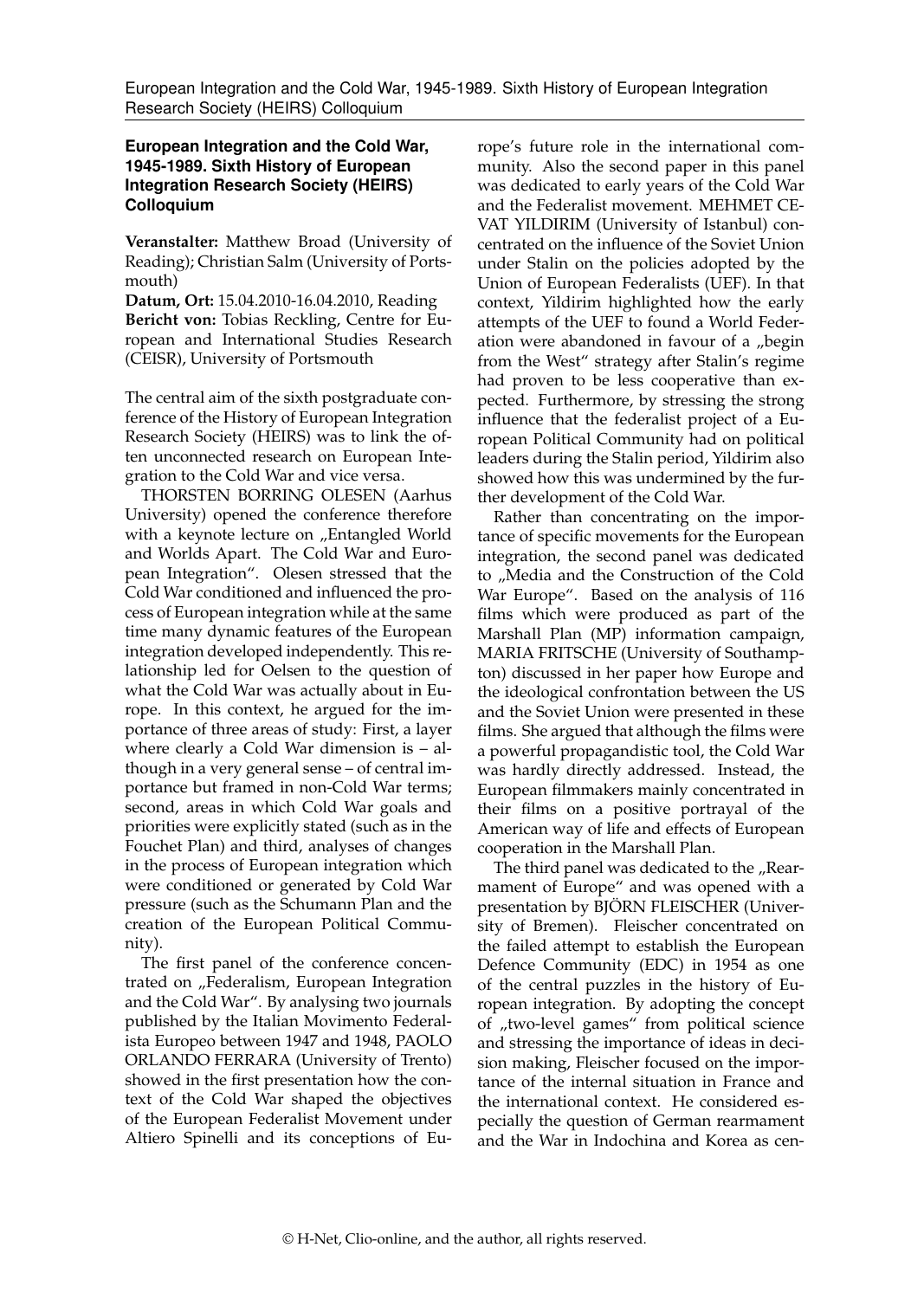tral to explain the failure of the EDC and the surprisingly smooth success of the Western European Union right afterwards. After Fleischer, SANDRA EISENEECKER presented a jointly with MARC DEVORE (University of St. Gallen) authored paper on European and transatlantic armament collaboration. Eisenecker argued for the division of the historic record of transatlantic and European armament institutions in three phases. While the first phase (1949-1962) was shaped by the US, who dictated the format and character of multinational armaments institutions with limited mandates but concrete goals and adequate resources, the second phase (1967-89) was characterized by the creation of European organizations. Finally, Eisenecker stressed that during the third phase (1990-present), strategic differences between the US and Europe, combined with competition for export markets, prompted European states to create stronger armaments organizations with an increasingly European character.

After this discussion of European rearmament, the next panel was dedicated to "Integration and the Cold War beyond Core Europe". EIRINI KARAMOUZI (London School of Economics) concentrated in her paper on the policy of the US and the EEC towards Greece during its transition to democracy in the 1970s. Karamouzi suggested that after the crisis in transatlantic relations, the EEC and the US cooperated during the democratization of Greece and developed a working division of labour both on the economic and security level. This renewed cooperation with the US and the acceptance of Greece into the Community resulted in a strengthened position of the EEC on the world stage.

Also the fifth panel concentrated on the 1970s as a crucial decade for the study of European integration and the Cold War. In the first presentation of this panel, MARIE JULIE CHENARD (London School of Economics) aimed to challenge the common view that the Cold War and Western European integration during the 1970's were two distinct processes by choosing the EEC's opening to the Peoples Republic of China as a case study. She highlighted that the conclusion of a trade agreement with China proved that the Community played the role of a Third Force during the international détente. Moreover, she stressed that for the European Parliament and the Commission driving the European détente was also an instrument to increase their role within the Community. The growing presence of the EEC as an international actor in the 1970s was also highlighted in the second paper of the panel. SUVI KANSIKAS (University of Helsinki) discussed in her paper the European integration in the Cold War context from the perspective of Eastern Europe. She argued that the implementation of the Common Commercial Policy in 1969 and the first enlargement in 1973 forced the Council for Mutual Economic Assistance and its member states to accept the EEC as a political actor with which they would have to deal.

The last panel of the first day was dedicated to the actual "Creation of a European Foreign Policy". In the first presentation, KAI HEBEL (St. Antony's College, Oxford) presented a jointly with TOBIAS LENZ (St. Antony's College, Oxford) authored paper. Their main aim was to stress the central importance which Cold War politics played for the process of identity formation within the EEC and its externalization in a common foreign policy. In this context, Hebel highlighted that it was not before the 1960s that for the first time an internal consensus on the values that formed a European political identity of the Community was formulated. Hebel argued that this identity formation was a response to two external challenges: the application of authoritarian Spain under Franco for associate membership in 1962 and the coup of the generals in Greece in 1967. However, so Hebel furthered, it were Western Europe's instrumental interests, flowing from Cold War politics, which shaped the ways in which this common identity was externalised. In the second presentation of this panel, SARA TAVANI (Luigi Sturzo Institute, Rome) discussed in how far the growing crisis of the bipolar détente between the end of the 1970s and beginning of the 1980s influenced the formation of a common European Foreign policy – and could therefore be seen as the very origin of the Common Foreign and Security Policy. By choosing the common European stance on the Polish crisis of 1980-1981 as a case study, Tavani showed how the major EEC-member states developed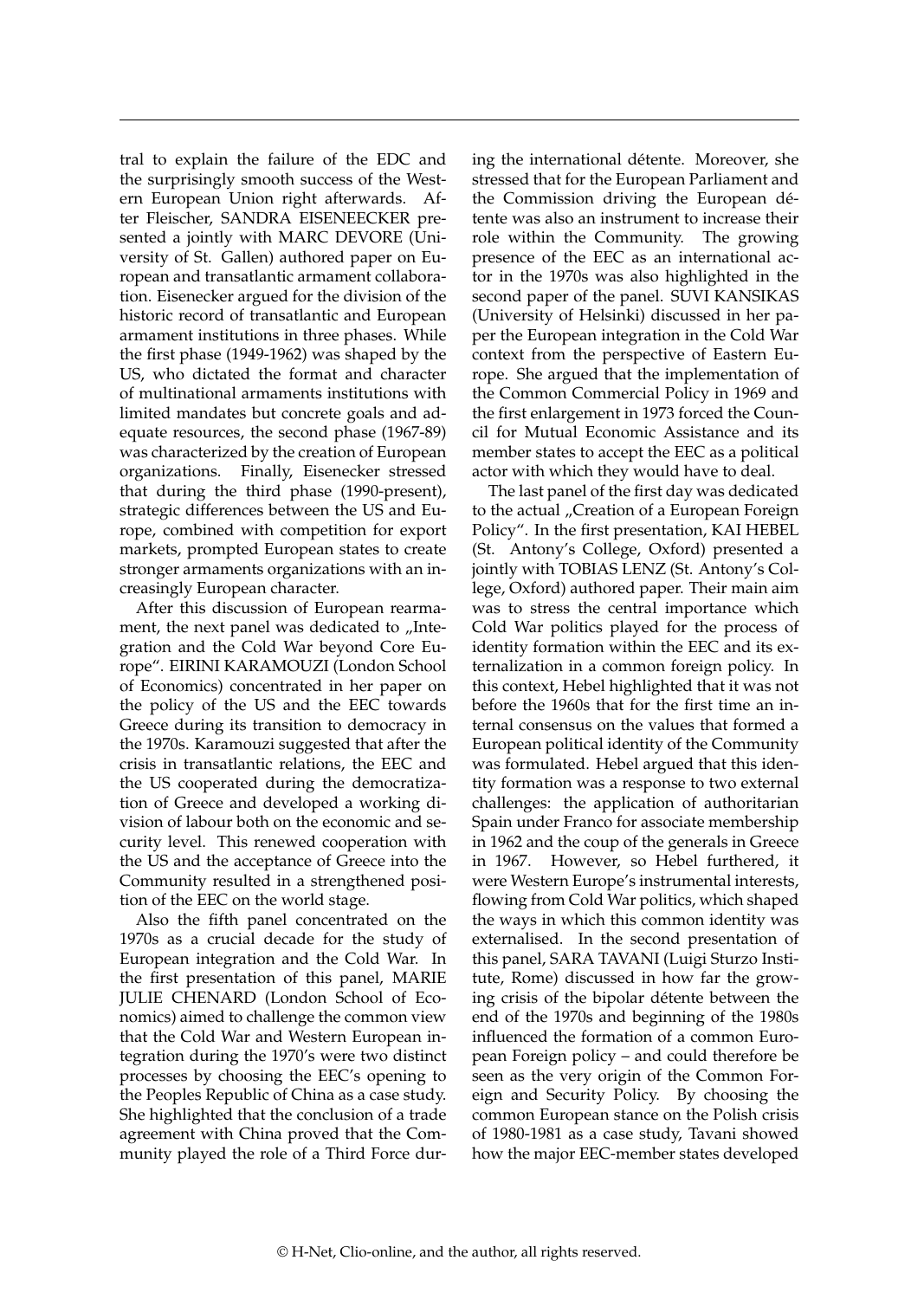a common "European Polish Policy". As part of the European détente this common stance was orientated towards shared efforts to keep the dialogue with Eastern European leadership alive – and was therefore partly conflicted with the America position. Tavani argued that this strengthened the EEC's ability to act as a foreign policy player with a common voice.

The second day of the conference started with a round table discussion with THORSTEN BORRING OLESEN (Aarhus University), WOLFRAM KAISER (University of Portsmouth), BRIGITTE LEUCHT (University of Oxford) and LINDA RISSO (University of Reading). By concentrating on transatlantic relations and highlighting recent trends in the historiography of the Cold War, Leucht underlined the importance of further research on the early history of European integration and the role of ideas and transatlantic networks for the promotion of these ideas. After furthermore stressing the problematic specification of concepts such as ideas and networks, Leucht also called for a more differentiated account of the nuances of US foreign policy towards Europe in the early Cold War. Also Kaiser pointed to the importance of networks for a better understanding of European integration – although in more European perspective. He argued that while further study is needed on the "Europeanization of Europe" and how European states were able to develop a kind of independence in the context of the Cold War, research should be done on the social relations in exclusively European networks as well as the institutional context. As a second area of study Kaiser discussed the social links and connections with Eastern Europe and its supranational organizations during the Cold War. Following this, Risso shifted the focus again back to the transatlantic level by stressing the importance of an area of research that has not perceived much attention so far: the ways in which NATO dealt with anti-communist propaganda and how intelligence and propaganda came together in an international organization. Finally, Olesen highlighted the European involvement in development aid during the Cold War as an important area of study for further research.

He argued that while historical studies of development aid have concentrated mainly on the US, the issue became of importance for Europe especially after the first enlargement.

After the round table the first two panels were dedicated to European integration during the Cold War and its relation to specific European regions, which were not or only partly members of the EEC. The first panel on "Scandinavia, European Integration and the Cold War" was opened by ARYO MAKKO (Stockholm University). By choosing Sweden as a case study, Makko started his presentation with a brief outline of Sweden's strict neutrality and its defensive line of foreign policy in the post-war period. After that, he concentrated on the shift towards an "active foreign policy" in the 1960s under the new prime minister Olof Palme. However, Makko further argued, while Sweden indeed started to play a more active role on a global level especially within the UN, this more offensivelyminded profile in foreign policy did not apply to Europe. Instead of focussing on a specific country, HALLAVARD KVALE SVEN-BALRUD (University of Oslo) concentrated in the second paper of the panel on the connection between European integration and Nordic UN cooperation between 1972 until 2000. Following a brief discussion on how the Nordic countries developed a strong pattern of cooperation within the UN after the Second World War, he addressed his central question of how this intense cooperation was influenced by the process of European integration. In this context, he argued that although Denmark entered the EEC in 1973, the Nordic cooperation within the UN did not change substantially during the 1970s and 1980s. It was not before the end of the Cold War, when also Finland and Sweden joined the EU in the 1990s, that the Nordic group's centre of gravity shifted towards Europe.

Moving from North to South, the following panel focused on "Southern Europe and Integration during the Cold War". STEVEN ROBINSON (Newcastle University) adopted in his paper the perspective of historical institutionalism to examine Portuguese foreign policy in the second half of the 20th century to explain its accession to the EEC. In this context, he argued that Portugal's strongly At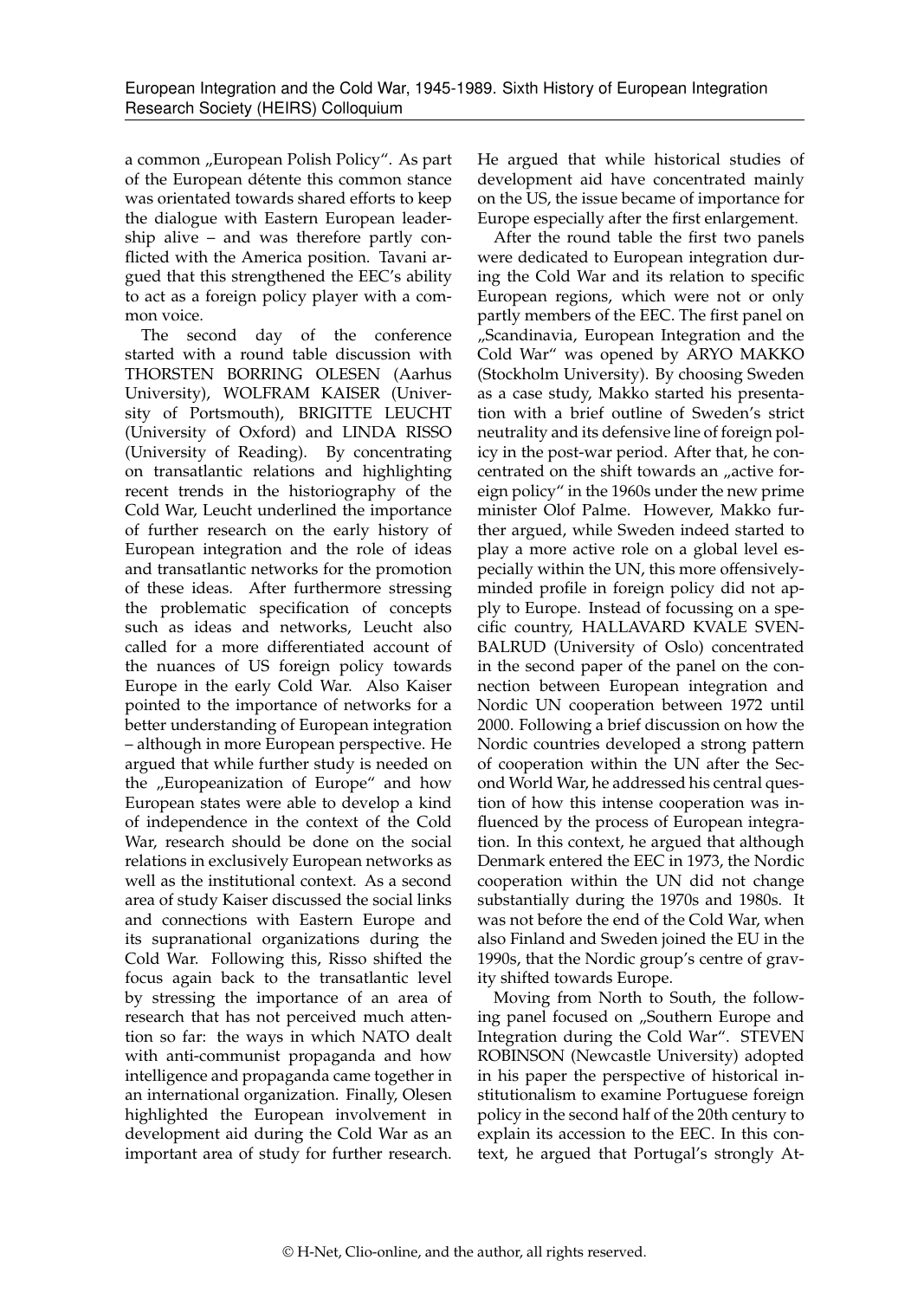lantic orientated foreign policy and especially its membership of NATO in 1949 prompted Portugal's later participation in Western European projects such as the Marshall Plan and the EFTA. Therefore, Robinson furthered, could also Portugal's accession to the EEC after the end of the dictatorship be interpreted as an institutional path-dependency in foreign-policymaking.

In the last panel of the conference, JAN-ICK MARINA SCHAUFELBUEHL (University of Georgetown, Washington DC) focused on questioning the common statement that Washington's early policy towards European integration has been mainly motivated by political concerns and therefore accepted economic sacrifices. In this context, Schaufelbuehl argued that the process of European integration was seen from the beginning on also as economically advantageous for the US. She especially stressed the interest of nonstate actors such as American business circles in the European market. The last paper of this HEIRS-conference was presented by AURÉLIE ÉLISA GFELLER (European University Institute, Florence). The main focus of her research is to probe the interconnections between European integration and the Cold War through the lens of the European Political Cooperation (EPC) with a special emphasis on the French position. Gfeller argued that the superpower détente in the 1970s renewed concerns over the US power and spurred the French government under Pompidou to strengthen the EPC in order to foster the EEC's international role. By choosing Europe's Middle-Eastern and Arab diplomacy as the key topic of her argument, Gfeller showed how the French government used especially the EPC to challenge the superpowers in the Middle East in 1973-74.

Altogether this sixth HEIRS conference can be seen as a success. The presentations were demonstrating the variety of ongoing research on the links between European Integration and the Cold War. However, the inspiring keynote lectures and the roundtable discussion stressed the need for further academic investigation in this important field of study. At the same time, they were also indentifying topics and methodological approaches, where this future research on European Integration and the Cold War could concentrate on.

Conference Overview:

Welcome: Patrick Major, University of Reading

Keynote Lecture 1: Thorsten Borring Olesen, Aarhus University

Panel 1: Federalism, European Integration and the Cold War

Chair: Brigitte Leucht, University of Oxford Paolo

Orlando Ferrara, University of Trento 'Europa Federata and pro-European efforts at the dawn of the Cold War, 1948-1951'

Mehmet Cevat Yildirim, University of Istanbul

'The Union of European Federalists during the Stalin period'

Panel 2: Media and the Construction of Cold War Europe

Chair: Aline Sierp, University of Siena Maria

Maria Fritsche, University of Southampton 'The Marshall Plan film campaign and the construction of Europe'

Panel 3: The Rearmament of Europe Chair: Katja Seidel, German Historical Institute, Paris

Björn Fleischer, University of Bremen

'Europe's geopolitical moment: power, interests, ideas and the European Defence Community'

Marc Devore and Sandra Eisenecker, University of St. Gallen

'Armament Collaboration in the Cold War: Determinants of Institutional Success and Failure'

Panel 4: Integration and the Cold War beyond Core Europe<br>Chair: Ch

Christian Salm, University of Portsmouth

Eirini Karamouzi, London School of Economics

'Telling the whole story: America, the EEC and Greece, 1974-76'

Panel 5: European Integration and the Cold